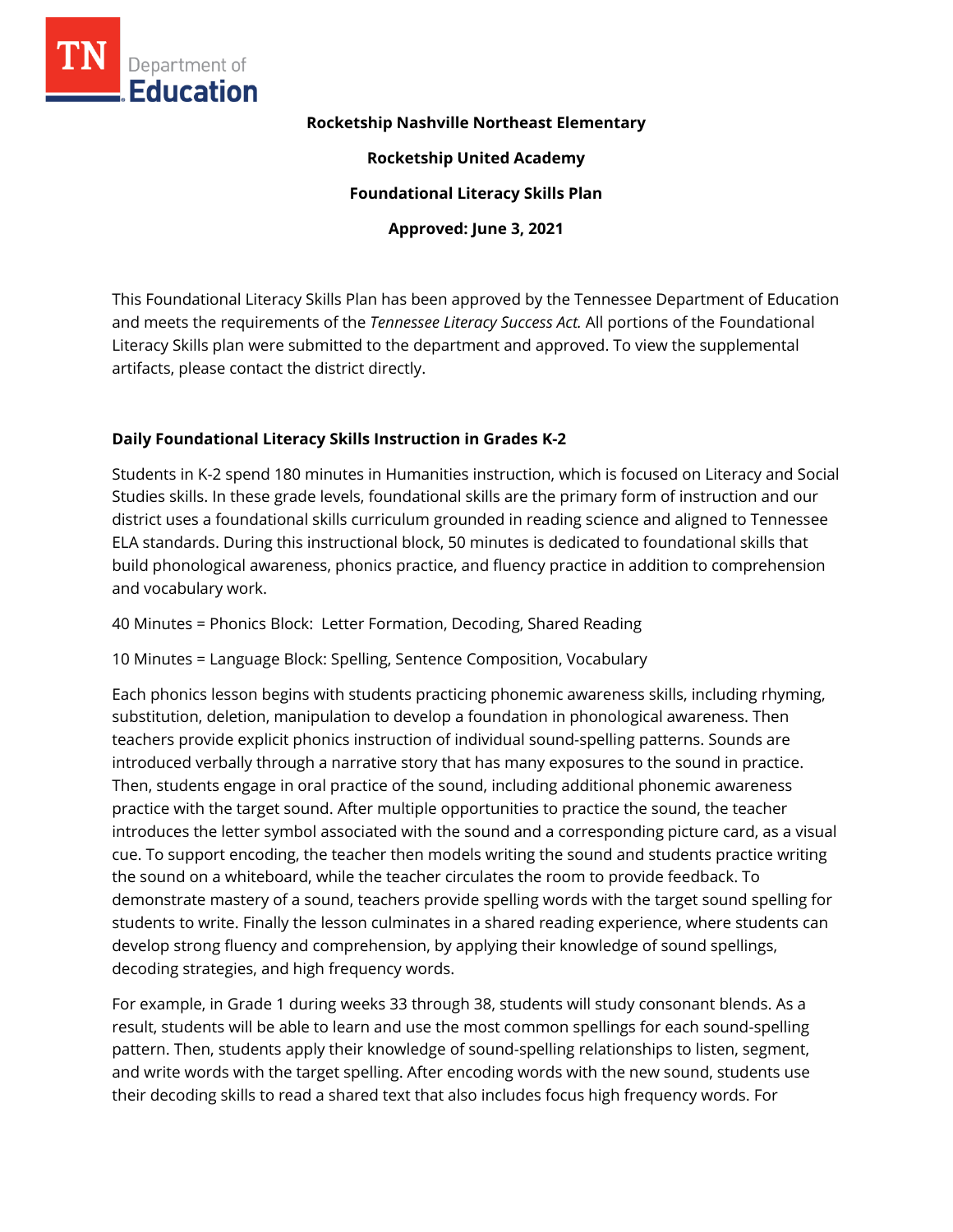independent practice, students apply these skills when using decodable texts that are aligned with the sounds taught in explicit instruction.

Vocabulary instruction is present throughout the instructional block. For example, high-frequency, or Tier I Words are taught during shared reading and increase in complexity. Another opportunity to develop vocabulary is during the language block, as students use their knowledge of root words and context clues to determine the meaning of unknown words.

Our improvements for next year are grounded in the continued designated time for teachers to collaborate as they solve problems of practice, analyze data to make instructional decisions, and as they internalize the instructional plan through lesson-level preparation.

## **Daily Foundational Literacy Skills Instruction in Grades 3-5**

Our district has a Humanities block for grades three (3) and four (4) grounded in both Literacy and Social Studies. Our curriculum materials are designed by our internal curriculum team and aligned to Tennessee ELA standards. Students receive a total of 180 minutes of ELA instruction, in which foundational skills are integrated within daily lessons.

The Humanities block includes components for knowledge-building, which includes the skills needed to make meaning of complex texts, as well as apply that knowledge through discourse and written expression. To achieve this, students spend 180 minutes engaging in Thematic Unit instruction for reading and writing, Close Reading, and Guided Reading, and Language instruction. At least 30 minutes per day are focused on foundational skills instruction that includes fluency, grammar, morphology, spelling, and writing across each component of the Humanities block. Our adopted curriculum also engages students in work around fluency, vocabulary, and comprehension. The fluency, vocabulary, and comprehension skills are not taught in isolation, but are embedded within the lesson, so that students have opportunities to practice skills in the context of content instruction.

Language Block is an opportunity to teach explicit vocabulary acquisition, sentence composition, and word composition. While many students have command over English conventions when speaking verbally or in conversation, the language block supports students in understanding the grammar rules and conventions, so that they can apply their understanding when reading complex texts and composing words or sentences.

Cultivating strong foundational skills is essential for the Close Reading component of the block, as students use their accuracy and fluency skills to understand a variety of text types. During Close Reading, students analyze texts at the word, sentence, paragraph, and passage level and different levels of questioning are used to establish deep meaning of the text.

The Thematic Unit component of the Humanities block provides another opportunity for students to sharpen foundational skills. For example, our third grade students engage in a Thematic Unit focused on Colonial America, that is aligned to the "Early American and Tennessee History" strand of the Tennessee Social Studies Standards. They begin by briefly activating prior knowledge and connecting the topic of the Read Aloud to the broader context of the unit. Teachers use comprehensible input and questioning to help students access and process the texts. After the daily read aloud of a complex text, the students may summarize the content (through partner discussions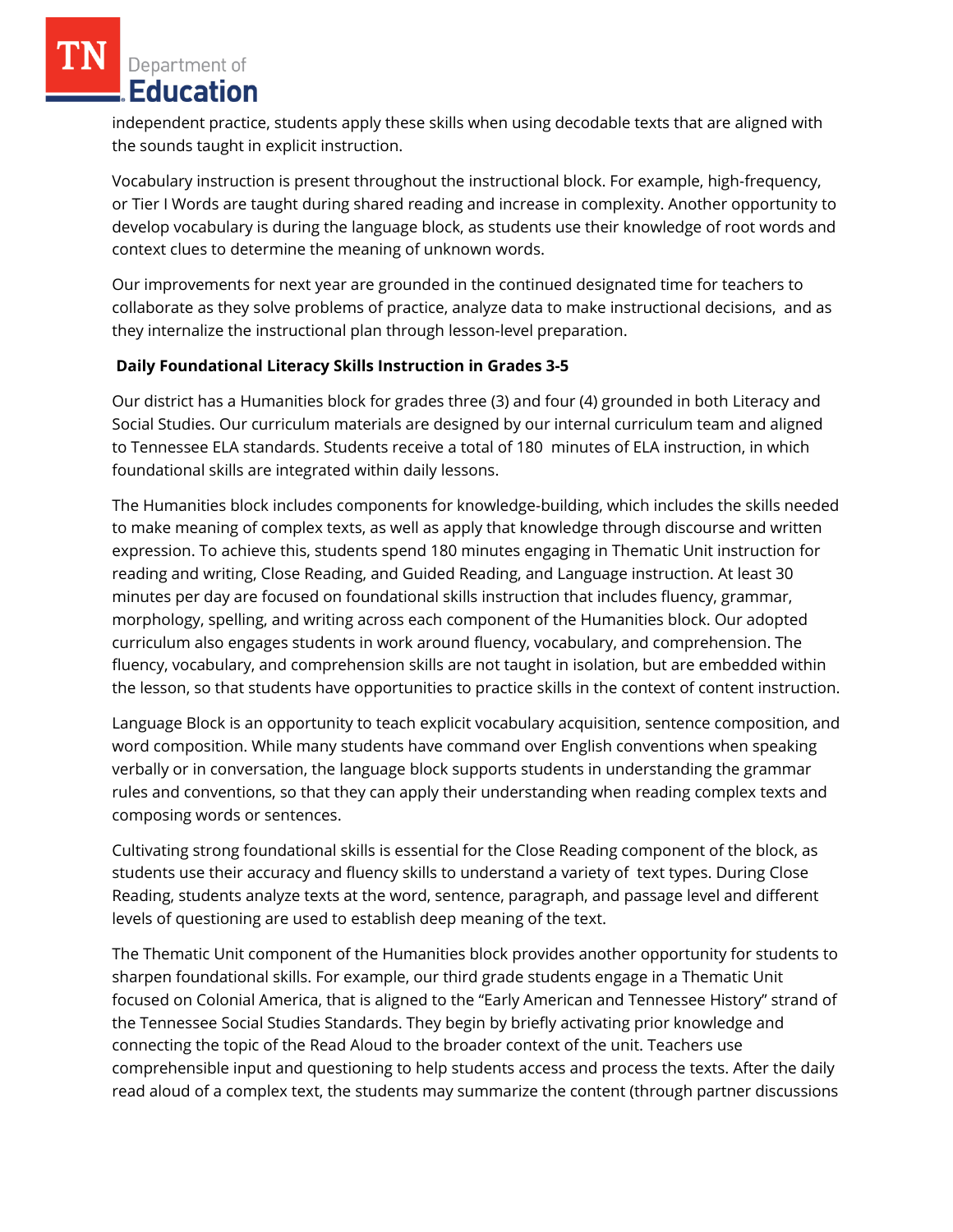and class discourse) and unpack the most essential vocabulary. Teachers engage students in a minilesson focused on transferrable comprehension skills that support the meaning making process.

Conversely, during the writing block student's work on a sustained writing project aligned to the same genre and have the opportunity to apply their knowledge of the social studies content. Students also integrate knowledge from the Language block, which emphasizes word study, vocabulary development, and grammar. In doing so students more clearly express their ideas and understanding of content instruction. This example demonstrates how foundational skills instruction is embedded and integrated into all aspects of this 180-minute Humanities block and is dedicated to developing students' holistic Literacy approach to fluency, vocabulary, and comprehension coherently as recommended by research.

## **Approved Instructional Materials for Grades K-2**

Approved waiver for other materials

## **Approved Instructional Materials for Grades 3-5**

Approved waiver for other materials

# **Universal Reading Screener for Grades K-5. This screener complies with RTI<sup>2</sup>and Say Dyslexia requirements.**

In previous school years, Rocketship has used the DIBELS assessment as the universal reading screener. This year, we have assembled a team to research and make recommendations on the universal screener that we plan to adopt in upcoming school years.

In consideration, is the continued use of DIBELS, the Tennessee universal screener, and MAP Reading Fluency- NWEA. We plan to make our final decision once the Tennessee universal screener is released in Summer 2021. The final decision will be compliance with the dyslexia screening requirements established in § 49-1-229 and Tennessee's RTI² framework manual. The selected screener will also be administered to all students in at least three assessment windows yearly.

Although we are planning to select a state approved screener, we want to make a decision that is best for students. Given that we utilize the NWEA-MAP as an existing test in our suite of assessments, we are interested in using the MAP Reading Fluency- NWEA assessment as a universal screener as it will provide a clear correlation to between the two assessments, it will fully integrate into our existing data analysis platforms, and we believe that the quality of the dyslexia screener will help inform our approach to reading intervention for any students identified to potentially benefit from dyslexia-specific intervention.

#### **Intervention Structure and Supports**

Reading intervention is available for all Rocketship students deemed "at risk" for, or identified as having, a significant reading deficiency. After each universal screening window data is analyzed and reading intervention schedules are created. Students participating in Tier II interventions receive an additional 30 minutes daily of instruction through the Leveled Literacy Intervention (LLI) system. These students are also progress monitored weekly. Every four weeks progress monitoring data is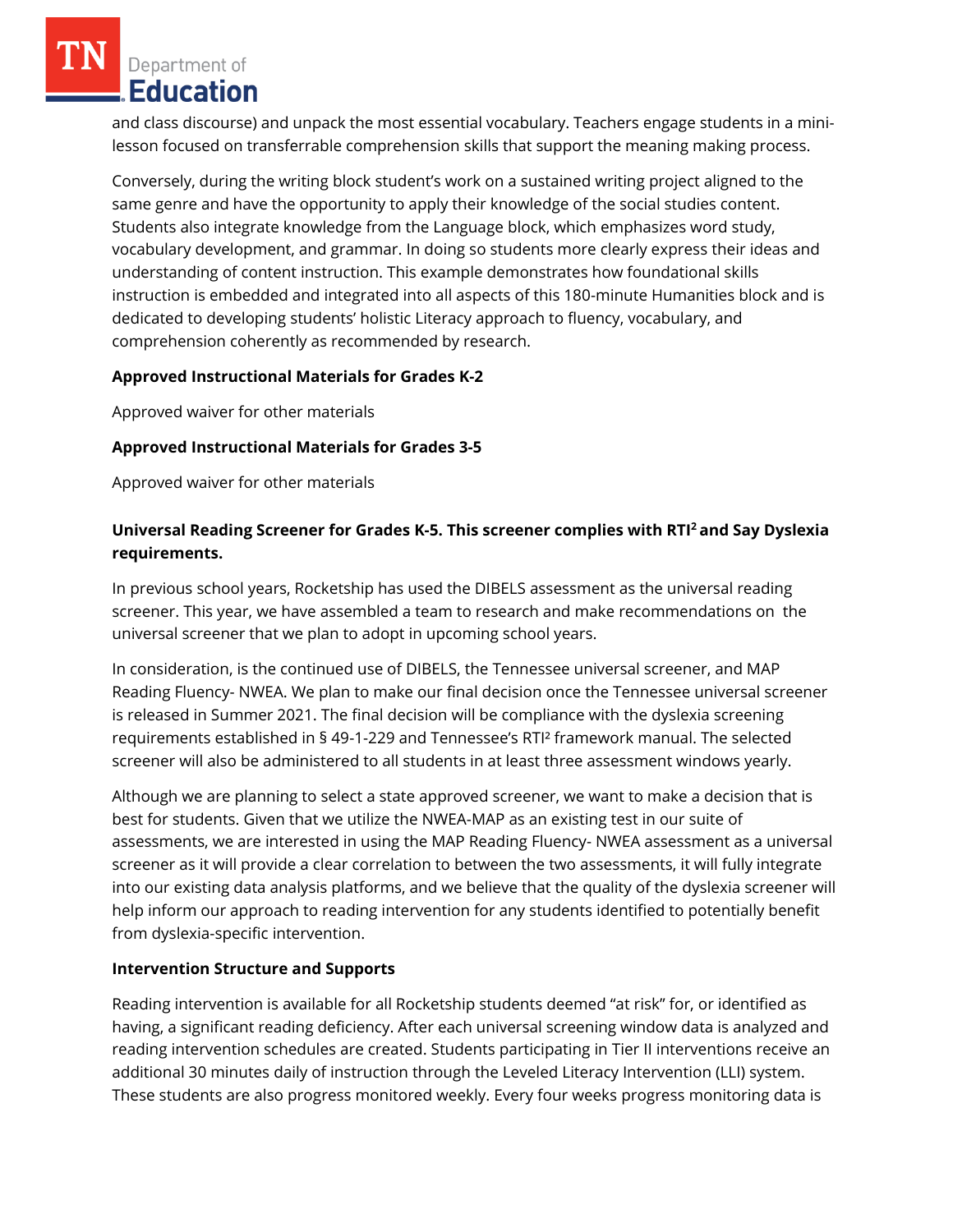reviewed, and any students that are not making sufficient progress have their intervention plan updated. Updated intervention plans result in a movement to Tier III, and include a combination of increased duration or frequency of intervention time as well as a potential use of an additional curricular resource, such as Phonics for Reading.

General education reading teachers receive weekly, individualized coaching to build teacher skill regarding differentiation in order to ensure that Tier I instruction is accessible to any students receiving tiered supports. Academic Intervention leads facilitate the data meetings, provide reading interventionist coaching, lead weekly school leadership team instructional walkthroughs, and conduct bi-weekly consultation meetings with our Manager of Psychological Services. As noted in other portions of this plan, families of students placed in reading intervention are informed of their student's placement and progress, and also receive resources to support at home.

## **Parent Notification Plan/Home Literacy Reports**

Rocketship Public Schools notifies parents in grades K-5 if their child is "at-risk" for or has a significant reading deficiency (as evidenced by students scoring in the 0-25th percentile) on the DIBELS assessment, within one weel of the schools completion of fall universal screening. Students' scores are communicated in parent-friendly language that provides a clear explanation of student skill gaps and the depth and extent of student needs. The parents are told what intervention their student will receive and the amount of time each day the student will receive services. This is coupled with a description of the importance of being able to read by the end of 3rd grade.

Rocketship Public Schools defines how students are assessed and what a "significant reading deficiency" means. Parents are subsequently notified of their child's progress, or lack of progress, after the data team meetings every four weeks throughout the school year. In the parent notifications/communication, data teams note any changes being made if the child is not showing sufficient progress as evidenced by progress monitoring and universal screening data as well as recommended activities (that do not require purchased resources) that will support students in the area of deficit (activities are not tailored by child, but tailored by skill deficit generally). These communications go out to parents with students in grades K-4 three times annually.

#### **Professional Development Plan**

Professional development sessions for K-2 teachers, will focus on developing content knowledge of phonological awareness, phonemic awareness, phonics, fluency, and vocabulary. Teachers will then apply their growing content knowledge, by demonstrating and practicing different components of a foundational skills lesson. Another opportunity for K-2 teachers to apply content knowledge of phonological awareness, phonics, and fluency is through guided reading. Rather than focus on MSV or cueing strategies, teachers focus on the specific phonics skills and known sound-spelling patterns that students must apply to decode and read texts fluently. Professional development will begin in the summer, three weeks prior to the first day of school. As universal screener and progress monitoring data is collected, teachers will engage in data analysis and instructional planning cycles. Teachers in our district will engage approximately 86 hours (10.5 business days or 2 weeks) in professional development that is collaboratively designed and facilitated by Rocketship's Humanities Team, Achievement Manager, and Humanities Coaches (bios are attached). All members of this team